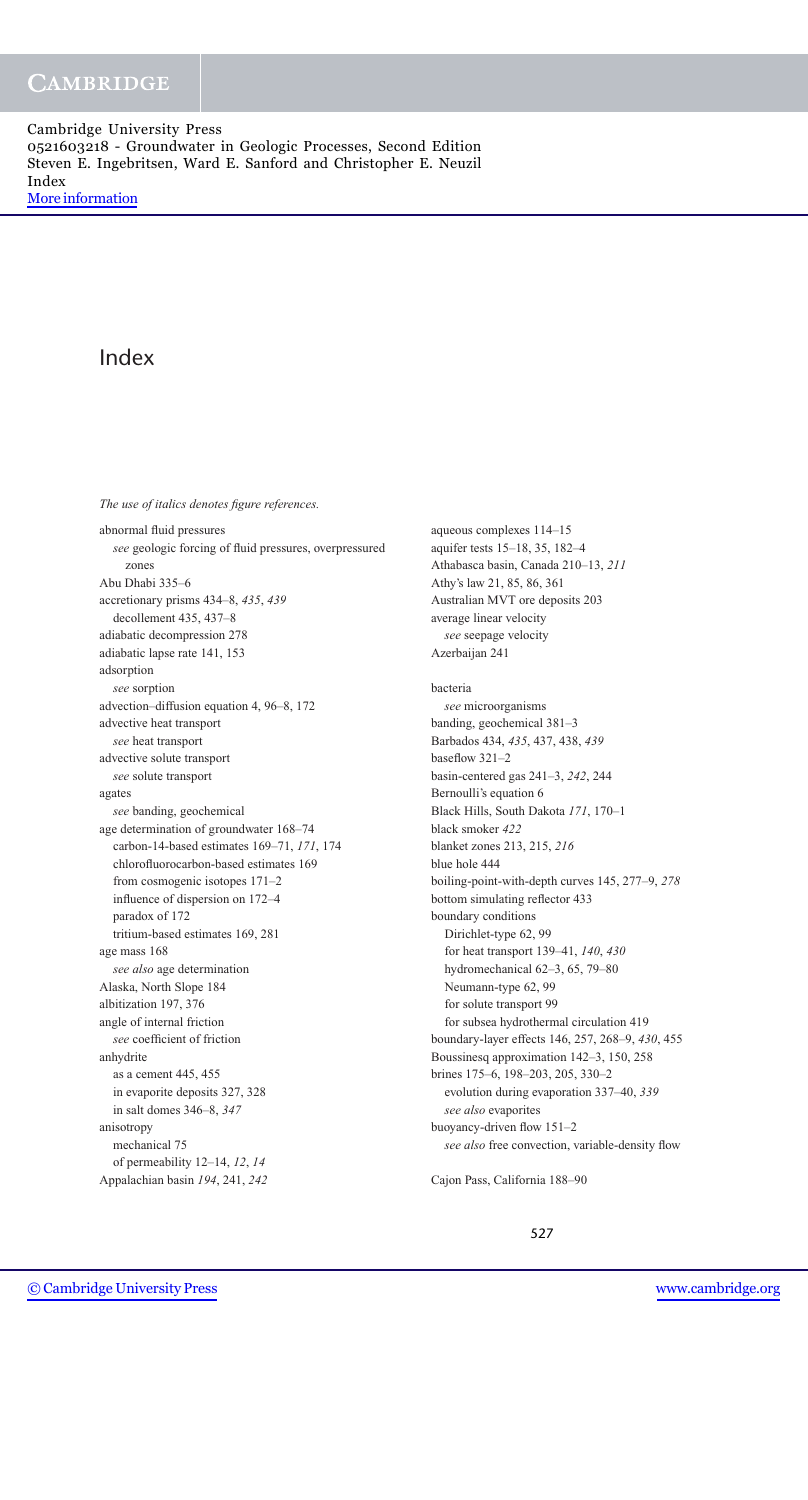# **CAMBRIDGE**

## Cambridge University Press 0521603218 - Groundwater in Geologic Processes, Second Edition Steven E. Ingebritsen, Ward E. Sanford and Christopher E. Neuzil Index [More information](http://www.cambridge.org/0521603218)

## 528 Index

calcite in dedolomitization 171 dissolution in mixing zones 445–9, *446*, *447* Cam-clay model 70–2 capillary-pressure effects in oil–water–gas systems 234–5 in oil–water systems 226–7, *227* in steam–water systems 136, 137–8 caprock formation, over salt domes 346–9 carbon "dead" 171 carbon-14 *see* age determination carbonate compensation depth 415–16 carbonate rocks, diagenesis of 441–9 carbon dioxide, and seismicity 305–6 Cascade Range, Oregon 184–7, 191, *192* Cascadia margin, and subduction 435, 438 cation exchange capacity 114 *see also* ion exchange cenicero zone 216 cenote 448 cementation *see* diagenesis, silica chemical divide 329, *330* chemical geothermometers *see* geothermometers chemical osmosis 8–10, 119–20, 177 chemistry, principles of aqueous 108–19 coupled to transport 108–11 dissolution/precipitation 116–17 kinetic-rate equations 111–13 mineral-surface reactions 98, 113–14 speciation 115 Chi-Chi earthquake, Taiwan 322 chloride salts *see* evaporites chlorine-36 *see* age determination chlorofluorocarbons *see* age determination clays and chemical osmosis 177 dehydration reactions 162, 438, *439* permeability and porosity of 11 coefficient of friction 294, *303* of San Andreas fault 308–9 coefficient of molecular diffusion 90, 107 Colombia *see* emeralds

compaction-driven groundwater flow 160, 162–3, 165–8, 199, 303–4, 344, 353–71, *357*, *361*, *363*, *368*, 436–8, *439* complexation *see* aqueous complexes compressibility bulk 45 effective 84–5 plastic 69 uniaxial 77 computer codes, USGS for geochemistry 118, 338, 445 for groundwater flow 35 for heat transport 103, 128, 139, 259 for solute transport 103 concretions 381 condensation of steam 152 conductive heat transport *see* heat transport confined groundwater systems 25, *25*, 32, *160*, 314 confining layers 25, *25* evaporites as 341 heat transport in 143 solute transport in 122 connate water *see* brines conservation of energy 130–1 conservation of mass 28–31, 96–7, 129–30 contact metamorphism 405–7 continuity equation 4 derivation of 28–30 continuum approach 26–8 convection near the critical point of water 270–1 *see also* buoyancy-driven flow, free convection, variable-density flow copper *see* ore deposits cosmogenic isotopes *see* age determination Coulomb's law of failure 70, 292–4 application to results at Rangely, Colorado 298–9 coupled flow phenomena 8, 105–8, *108*, *109* critical line 426, *427 see also* critical point of water critical point of water *126*, 127, 136 effects of salinity on 426 fluid circulation near 267–71 crude oil 220

*see also* hydrocarbons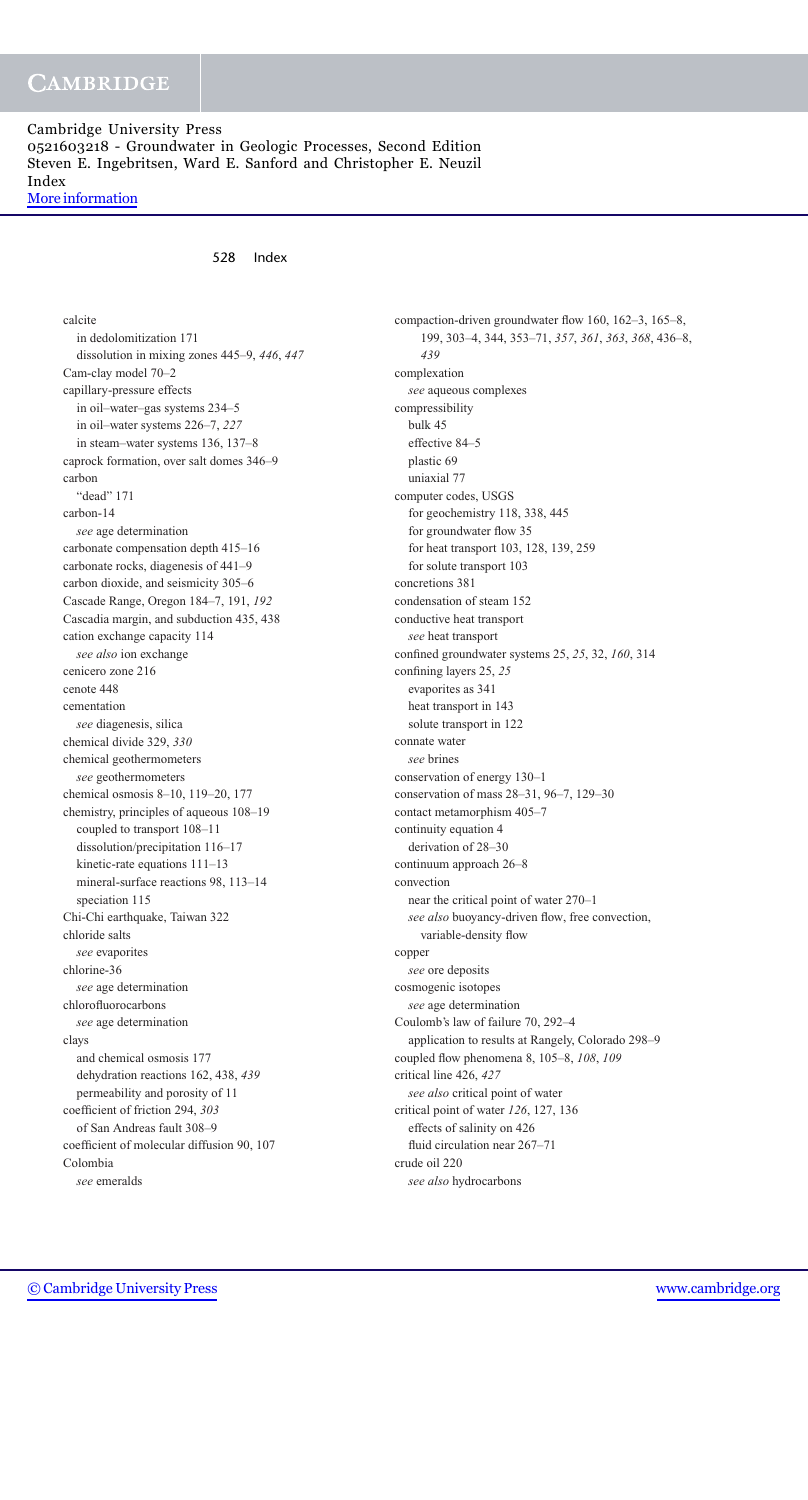> crustal heat flow 247–53 correlation with age of crust *250*, 250 effect of topography on 249–50 global average 247–8 heterogeneity of 250–2 impact of subsea hydrothermal systems on 248, 423–4 measurement of 248–50 perturbation by groundwater flow 252–3 sources of 248 cubic law, for permeability 317, 373 Dakota Sandstone, US midcontinent 19, 36, *160* Damkohler number 112, 380, 444 Darcy's law 2–10 multiphase version 131–3 possible limits of 4–6 three-dimensional version 13–14 variable-density version 104, 131–2 Darcy velocity *see* specific discharge dating of groundwater *see* age determination Dead Sea 342 decarbonation reactions *see* devolatilization reactions decollement *see* accretionary prisms deep biosphere 121 deformation 31–2, 38–88, 353–71, 436–8 elastic 43–5, 355 inelastic 66–76, 355–64, 365–71 plastic or elastoplastic 67–72, *71*, *73*, 83, 84, 353, 355–6, 365, *366* viscoelastic 72–4, *73*, *74* delayed yield 33 Denver basin *160*, 160 dedolomitization 171, 176 devolatilization reactions 162, 163–4, 387–8, 391, 453 diagenesis 371–83 of carbonate platforms 441–9 as a local-scale phenomenon 378–83 in sedimentary basins 373–8 diffusion equation 4, 35, 92, 133, 134 diffusion, molecular description of 90–2 into a matrix during transport 173–4 multicomponent interactions 105–8 values for coefficients 91 dimensionless numbers

## Index 529

*see* Damkohler number, Peclet number, Rayleigh number, Reynolds number, Nusselt number dispersion *see* heat transport, hydrodynamic dispersion, solute transport dispersivity definition of 94–5 field values for 96, 145 scale dependence of 95–6, 145 dissolution *see* chemistry, diagenesis distribution coefficient  $(K_d)$  98 divergence 34 dolomitization 441–5 possible influence on evaporite brine chemistry 332, *333 see also* dedolomitization drained conditions 48, 294, 358–9 earthquakes *see* seismicity, fault zones Earth tides 314, 318 effective compressibility of a multiphase flow 276–7 effective porosity *see* porosity effective stress *see* stress elastic deformation *see* deformation elevation head 7 emeralds 216–17 enthalpy 125–9, *126*, *427* in gas-hydrate systems 434 of a multiphase flow 268 entrapment *see* hydrocarbons epithermal deposits *see* ore deposits Eulerian reference frame 436 evaporites 325–51 bedded 340–2 common minerals 327 in continental environments 333–4 disparities between ideal and observed sequences 326, 328 ideal sequence from evaporation of seawater 326–8 permeability of 340–2 possible influence of hydrothermal brine input on 331–2 possible influence of nonthermal groundwater inflow on 328–9, *336*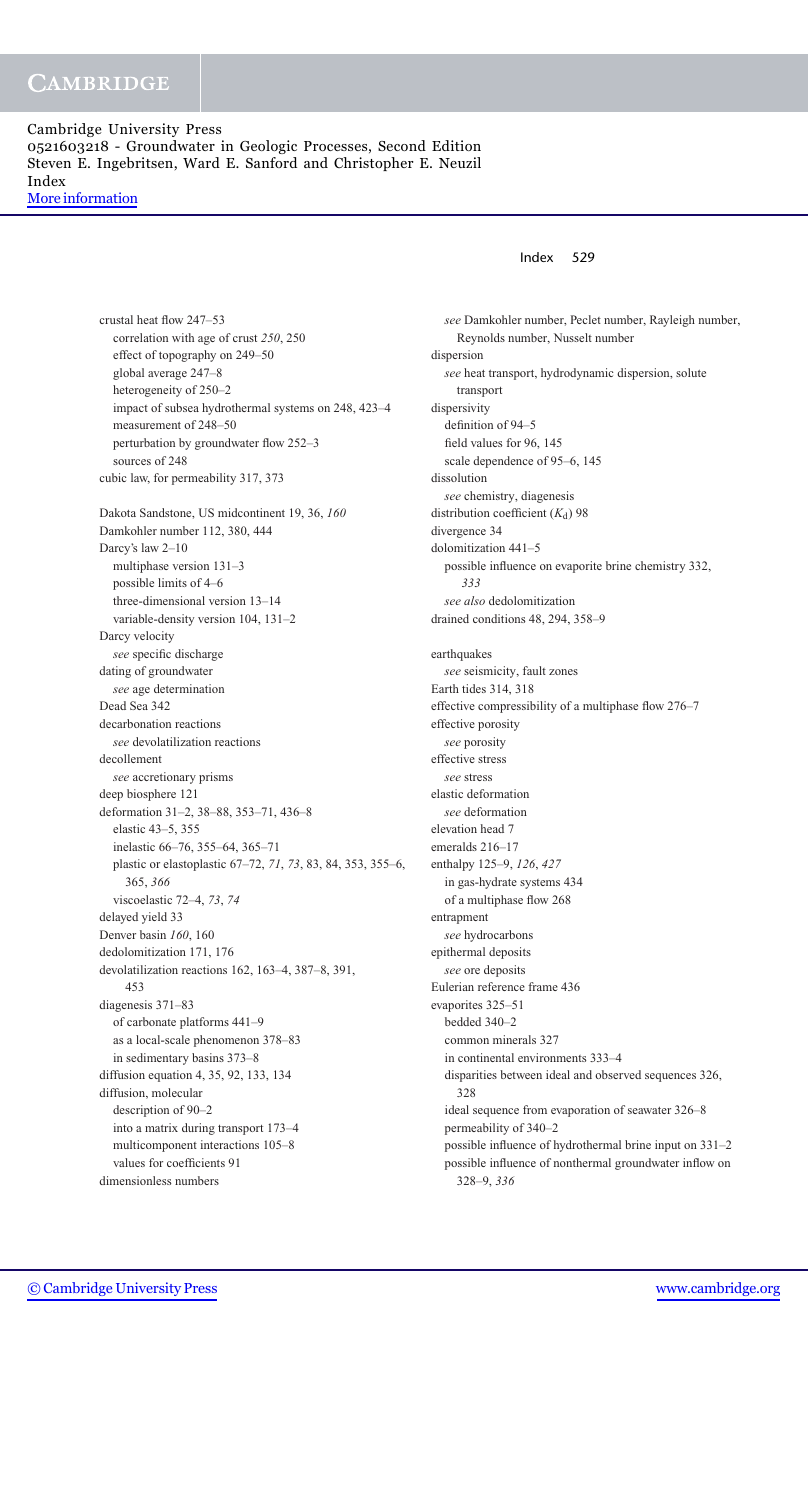# **CAMBRIDGE**

## Cambridge University Press 0521603218 - Groundwater in Geologic Processes, Second Edition Steven E. Ingebritsen, Ward E. Sanford and Christopher E. Neuzil Index [More information](http://www.cambridge.org/0521603218)

### 530 Index

evaporites (*cont.*) possible influence of nonthermal groundwater outflow on 336–40 *see also* salt domes exchange capacity *see* cation exchange capacity extensometer 369 failure *see* hydraulic fracturing, stress fault zones critically stressed 298 heat transport in 146–8 thrust 302, *303* transform 304 *see also* San Andreas fault, seismicity Fick's first law 90, 105, 173 Fick's second law 91–2 fission tracks 225 fluorspar ore districts 176 fluid inclusions 195, 391 fluid pressure *see* accretionary prisms, geological forcing of fluid pressures, hydraulic head, overpressured zones, pressure head force equilibrium 52–5, 63, 81 Fourier's law 3, 133, 248 fractures, permeability of 322–4, *323*, 373 *see also* hydraulic fracturing; permeability, in relation to orientation of critically stressed fractures; permeability, of fractured rock free convection 150, 151–2, *201*, 201, *204*, 210–13, *211*, 258, *259*, 270–1, 343–6, *345*, 376–7, *377 see also* buoyancy-driven flow, variable-density flow fumaroles 262–3, *263*, 264–5, 266, *273*, *274* geothermal 263 volcanic 263 *see also* hot springs, subsea hydrothermal systems gas hydrates 432–4 geologic forcing of fluid pressures 160–4, 296, 308, 391, 411 *see also* overpressured zones geotherm crustal-scale 252, *253* geothermal resources 284–5 geothermometers 264, 280, 281, 377 geysers 281–4, 316–18 ghost zones 215 "Ghyben–Herzberg" (Du Commun) model for freshwater lens 176

gold *278*, 278–9 granites possible influence of bacteria on origin of 120–1 Great Artesian basin, Australia 171, 178 groundwater flow equation derivation of 28–35 three-dimensional poroelastic 56–61 Gulf Coast 21, 165–8, *167*, 344, 346–7, 360, *361*, 375 gypsum in evaporite deposits *326*, 326, 328, *330*, *333* in regional aquifers 175 half-life, equation for 98 head *see* hydraulic head heat capacity 23, 127–8, 178, 267 heat flow *see* crustal heat flow, heat transport, hydrothermal systems heat pipes 152–3, 156, 275, 282 heat production 252 heat transport 124–56 advective 23, 144–5, 179–90, 195–7, 401–3 conductive 3, 124, 133–4, 247–52, *250*, *253*, 401–3 dispersive 131, 135, 137, 146 radiative 131, 137, 251 regional-scale 177–90 heterogeneity, of permeability 12–22, 394–9, 403–4 hot springs 256–7, 262–7, *263*, 272–3, *273*, *274*, 276, 279–81, *280*, 319, 331 effect of geothermal development on 284 heat discharge by 256–7, 264–7 permeability structure of 279, *280 see also* geysers, subsea hydrothermal systems Hubbert curve 245 Hubbert, M. King 245 hydraulic conductivity 2, 13, 31 *see also* permeability, transmissivity hydraulic diffusivity 35, 277, 321–2 hydraulic fracturing 164–5, *166*, 228, 238, 391, 407 hydraulic gradient 2, 5, 36 hydraulic head 6–8, *7*, 30–4, 125, 158, 160–1 hydrocarbons 220–46 biodegradation of 233 cracking of 221 effects of capillary forces on 226–7, *227*, 232, 234 entrapment of 230–3, *232* maturation of 221–5 miscible transport of 229 oil window for 221–2 primary migration of 227–8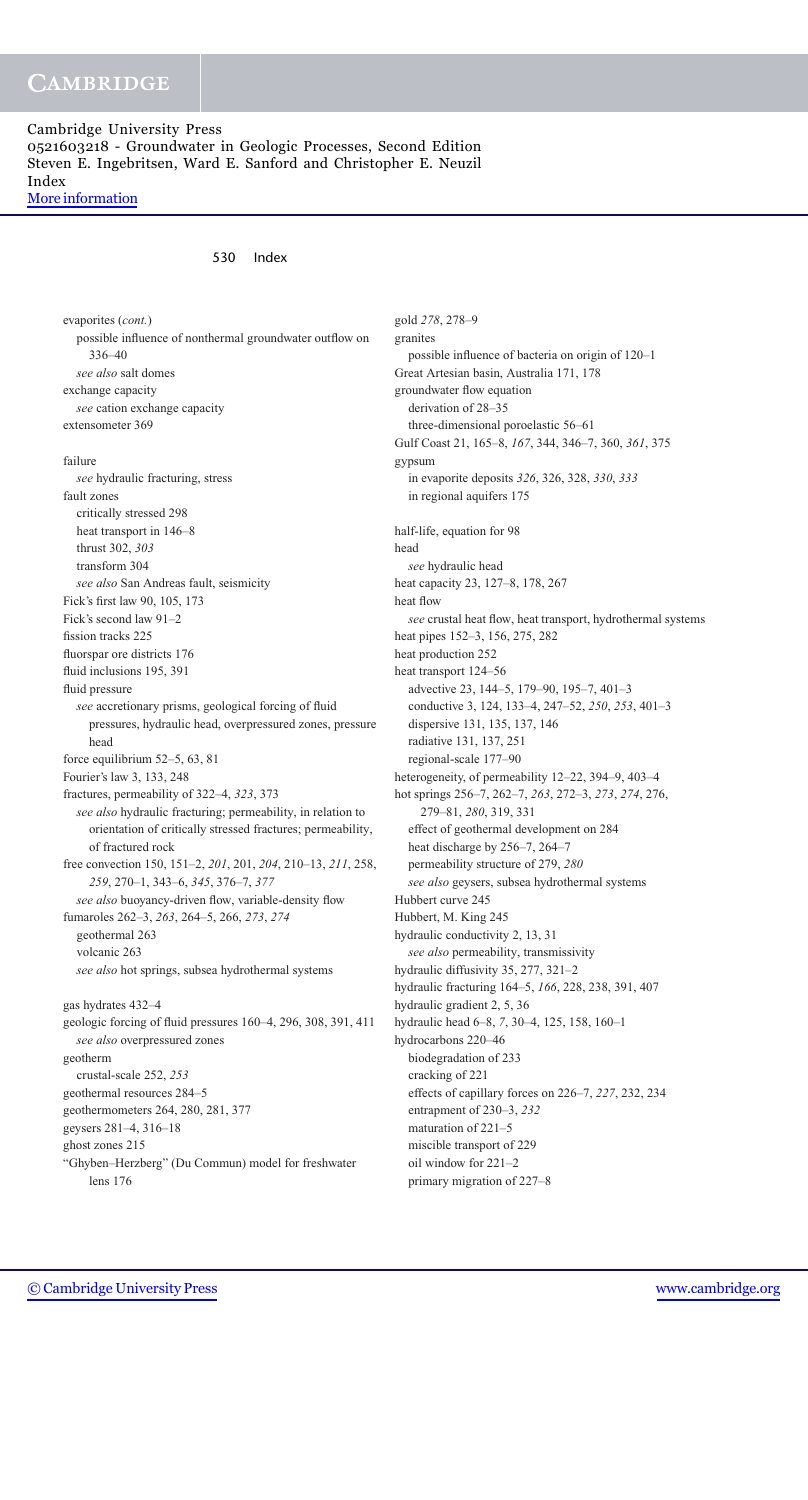Index 531

secondary migration of 228–30 water washing of 233 hydrodynamic dispersion 94–6, *100*, 172 influence on apparent groundwater age 172–4 scale-dependence of *95*, 95–6 hydrodynamic entrapment *see* hydrocarbons hydrodynamic lag 371 hydrostatic pressures *7*, 159–60, 165, *167*, 217, 291, 404 hydrothermal alteration 19, 262 *see also* diagenesis, metamorphic systems hydrothermal ore deposits *see* ore deposits hydrothermal systems heat discharge from 256–7, 262–7 longevity of 147–8, 200–1, 254, 256–7, *259*, 394 near magma bodies 256–60 thermal pressurization of 260 *see also* buoyancy-driven flow, geysers, heat pipes, hot springs, phase separation, subsea hydrothermal systems, vapor-dominated zones Iceland 313 impelling force 230, *231*, 272, *273* incompressible fluid 7, 31 induced seismicity *see* seismicity inelastic deformation *see* deformation initial conditions 63, 80, 99, 139–40 intrinsic permeability *see* permeability ion exchange 113 ion pairs

*see* aqueous complexes Ireland *see* ore deposits isobaric specific heat 277 isotopes in age determination of groundwater 168–72 in metamorphic fluids 388–90 Italy 309–10

Joule–Thomson coefficient 128 Joule–Thomson heating (cooling) 128–9

karst 352, 445–9 karstification *372*, 372, 445–9, *447* kerogen 221, 224, 228 Kilauea volcano, Hawaii 12, 18–19, 262, 449–50, *450* kinetic energy 6, 128 Kobe earthquake, Japan 312 Kozeny–Carman equation 10–11 Kupferschiefer ore deposits, Germany and Poland 205 Lacq gas field, France 300 Lagrangian reference frame 436 Landers earthquake, California 312 land subsidence 368–71 Laplace formula 227 Laplace's equation 35 Lassen, California 153, 257, 265, 266, 272 latent heat of crystallization 254–5 latent heat of vaporization 125–7, 152, 278 law of mass action 110, 114–15 lead–zinc deposits *see* ore deposits Liesegang banding *see* banding, geochemical limestone *see* calcite, carbonate rocks linear elastic behavior *see* deformation linear transport laws 3–4 lithostatic pressures 22, 165, 166, *167*, 217, *243*, 291, 390, 395–6, *400*, *404*, 435, 452 loading efficiency one-dimensional 83 three dimensional *see* Skempton's coefficient local equilibrium assumption 110, 116, 377 *see also* solute transport logistic curve *see* Hubbert curve Loma Prieta earthquake 22, 319, *320*, 320–1 Long Valley, California 311, 319, *320* Los Angeles basin 239–40 Madison Limestone, US midcontinent 170–1, *171* magma 254–6, *255* heat content of 254, 257 latent heat of crystallization of 254–5 permeability near 260–2 as a source of heat to groundwater systems 256–7 as a source of solutes to groundwater systems 176–7 magmatic–hydrothermal systems *see* hydrothermal systems marine environments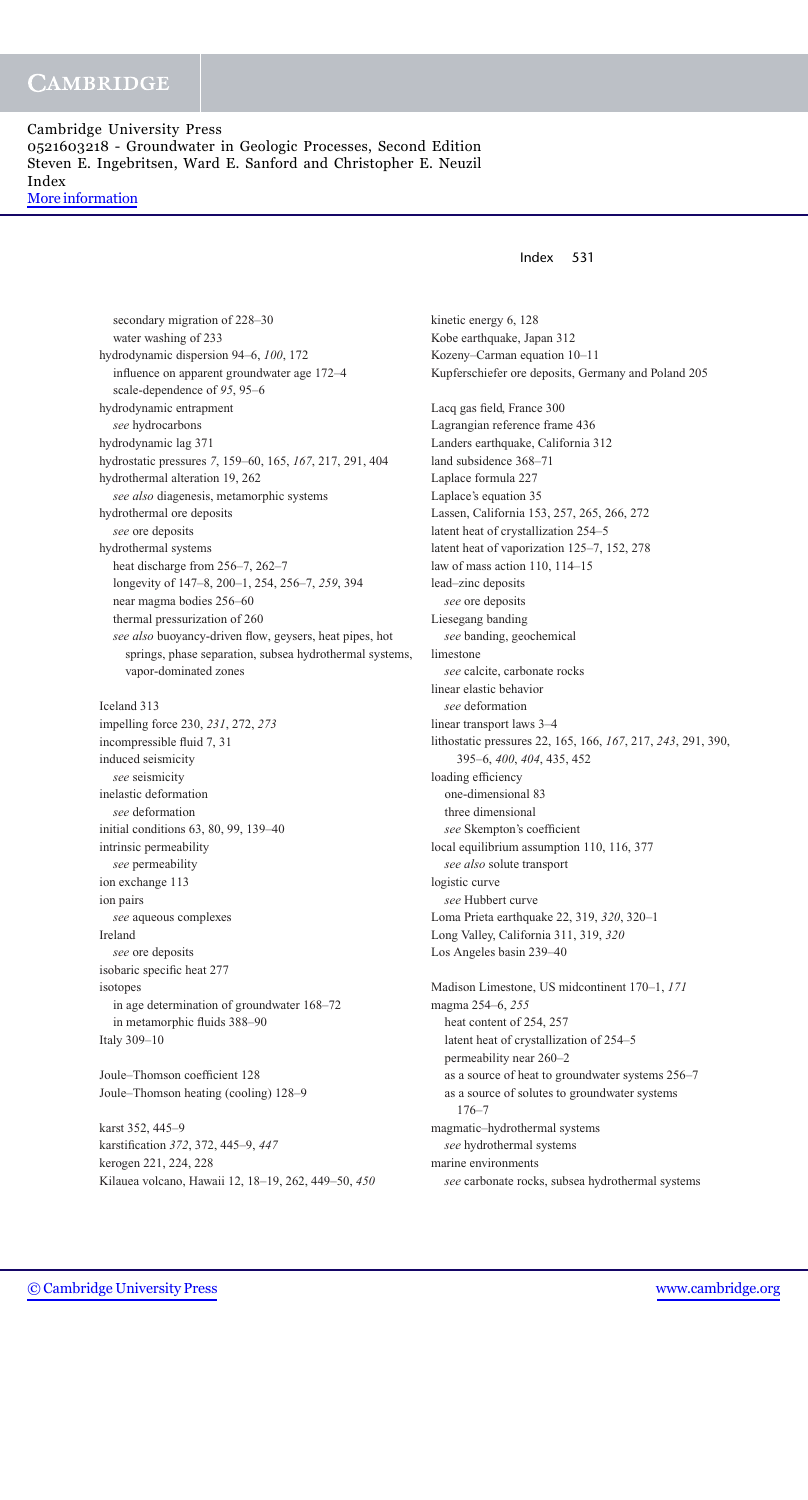[More information](http://www.cambridge.org/0521603218)

## 532 Index

mechanical dispersion *see* hydrodynamic dispersion, solute transport mechanochemical coupling 378 metamorphic systems 385–411 high-pressure metamorphic belts 409–10, 438–40 nature of permeability in 390–400 oxygen-isotope exchange in 388–90 regional-contact metamorphism 407–8 metasomatism 385 metastable water 318 meteoric water 158, 403 in hydrothermal systems 388–90 in sedimentary basin diagenesis 374, 376 methalpy 128 *see also* enthalpy methane 220, 221, 233, 432, 433 *see also* natural gas methanogens *see* microorganisms microorganisms hyperthermophiles 423 in hydrothermal environments 422–3 in salt dome caprocks 348 methanogens 423 and origin of granites 120–1 role in hydrocarbon degradation 233 and solute transport 121–2 mid-ocean ridges *see* subsea hydrothermal systems mixing zones *see* calcite, seawater Mississippi Valley type deposits *see* ore deposits Mohr diagram 40–2, *50*, 70, 292–4, *293*, *295* three-dimensional *323* molecular diffusion *see* diffusion, molecular; solute transport multicomponent transport 108–19 multiphase flow *see* heat transport, hydrocarbons MVTs *see* ore deposits, Missippippi Valley type lead–zinc natural gas 221, 234–5, 241–3, 244, 432–4 *see also* hydrocarbons Navier–Stokes equations 4, 10 Noordbergum effect 63–5, *64*

nucleation threshold 382 *see also* metastable water numerical solution techniques 101–3, 104–5, 117–19, 139 Peclet number criterion for stability of 102–3 Rayleigh number criterion for stability of 104–5 and the representative elementary volume 27–8 Nusselt number 148–9, 270–1, 401, *402* correlation with Rayleigh number 271 Ohm's law 3 oil *see* hydrocarbons oil window 221–2, 223–4, *225*, 246 Onsager relations 106 *see also* coupled flow phenomena oozes biogenic 415 carbonate 415 ore deposits 193–219, 285–7 copper 205–7, 213–16 epithermal 286, 287 hydrothermal 285–7, *287* Irish 203–5, *204* Mississippi Valley type (MVT) lead–zinc *194*, 194–205, *196*, *200*, *201*, 241–2 redox control of 198, 205, 207, 208, 210, 286 salt-dome associated metal sulfide *347*, 348–9 stratiform base-metal deposits 205–7 supergene enrichment of porphyry copper 213–16, *214*, *216* uranium 207–13, *209*, *211* osmosis *see* chemical osmosis Ouachita mountains 197, 199 overpressured zones 24, 160–8, 237–9, 258–60, 295–310, 357–64, 365–8, 390–1, 433–4, 435–6 *see also* geologic forcing of fluid pressures oxygen shift *389*, 389–90 Ozark mountains 195–6, 199 Papua New Guinea *see* ore deposits, copper Pannonian basin, Hungary 179 Paris basin, France 179 Parkfield, California 304–5 Peclet number 149–50 for basin-scale heat transport 179–81 as a criterion for numerical stability 102–3, *103* permeability 3, 10–24, 392–401

of active fault zones 308

North Sea basin 375–6 North Slope basin, Alaska 184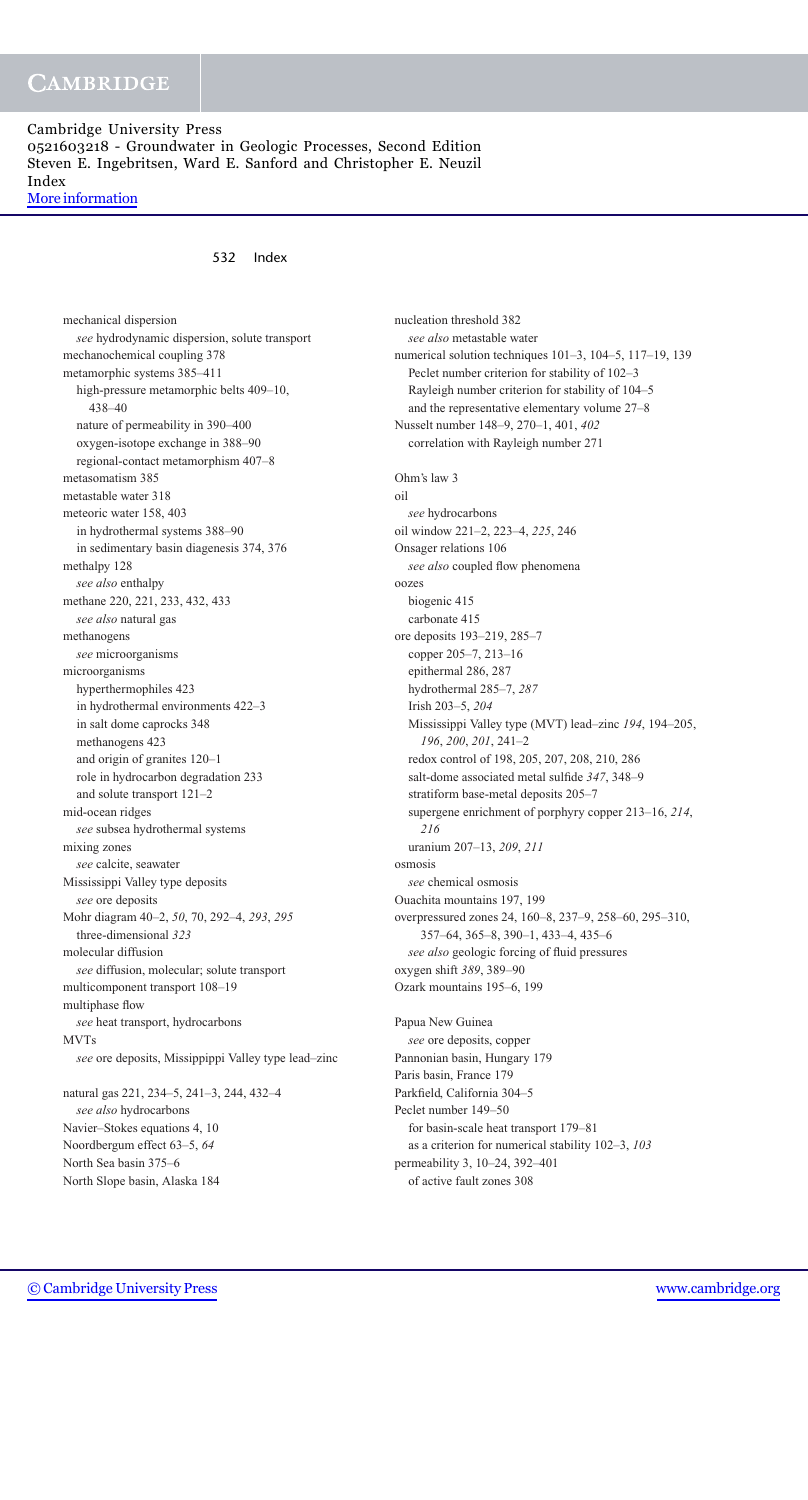[More information](http://www.cambridge.org/0521603218)

anisotropy of 12–14, *12*, *14* crustal-scale estimates of *20*, 392–401 cubic law for 317, 373 depth-dependence of 18–20, 373, 394–400 of fractured rock 317–18, 322–4, *323*, 373 of halite 340–1 heterogeneity of 12–22 of hot-spring systems 279, *280* limiting values of 22–4, *23*, 401–3 measurements at depth of 19–20, 190 of metamorphic systems 391–400 near magma bodies 260–2 of oceanic basement *416*, 417–18 of oceanic sediments 415–6, 437–8 possible effect of oil generation on 237–8 possible effect of seismicity on 317–8, 319–22 relation to orientation of critically stressed fractures 322–4, *323* relation to porosity 10–11, *11*, 19, 21–2, 363–4, *397*, 446–7 scale-dependence of 15–18, 182, 396–8 time-dependence of 21–2 values inferred from earthquake swarms 309–10, 311 of vapor-dominated zones 275 *see also* hydraulic conductivity, relative permeability, transmissivity Persian Gulf 229, 233 petroleum 220 *see also* hydrocarbons phase separation 230, *231*, 272–3, *273*, 426 *see also* supercritical phase separation phonon conduction 251 Pierre Shale 16, 160, 178 piezometer *7*, 36 plastic deformation *see* deformation plastic flow 67 Poisson's ratio 44, 75 poroelastic theory 50–66, 365, 367 porosity 3, *11*, 26–7, *27* crustal-scale estimates of *397* effective 3 evolution in basins 84–6 evolution in freshwater–seawater mixing zones 445–9 relation to depth 19, 21, 85–6, 357–64, *362*, *374*, 378–80, *381* relation to permeability 10, *11*, *397* potential energy 6–8, 128 conversion of gravitational potential energy to heat 153–5, 156

## Index 533

potential flows 133, 272 precipitation, of minerals *see* chemistry, principles of aqueous; diagenesis; silica cementation pressure compartments *243*, 244 pressure head 7 pressure solution 378–80, *379*, *381* principal stresses *see* stress radiative heat transfer *see* heat transport radioactive decay 98–9, *101*, 169–70, 171–2 Rangely, Colorado 298–9 Rayleigh number 104–5, 150–1, 270, 271, 377 reactive transport kinetically based 111–13 local-equilibrium based 113–17 multicomponent 108–19 single-species 97–9 regional metamorphism 391, 407–9 relative permeability 131–3, *132*, 138, 228, 234, 237, 318 representative elementary volume 26–8, *27*, 52, 56 reservoirs, hydrocarbon diagenesis of 373–6 hydrodynamic entrapment within 230–1, *232* retardation factor 98 reverse osmosis *see* ultrafiltration reverse water-level fluctuations *see* Noordbergum effect Reynolds' number 5 rheology 67 elastic 43–5, 355 elastoplastic 67–70, 72, *356*, 365 plastic 67, 83, 355, 358 viscoelastic 72–5, 78 viscoelastoplastic 74 Rhine Graben 223–5, *223*, *224* Rocky Mountain Arsenal 296–8, *297* sabkha 334–6 salt domes 342–9, *343* caprock formation above 346–9, *347* convection near 343–6, *345* diapiric rise of 342–3 San Andreas fault 19, 187–90, *188*, *189*, 299–300, 300–1, 304–9, *305*, 400–1 sandstones porosity and permeability of 11, 13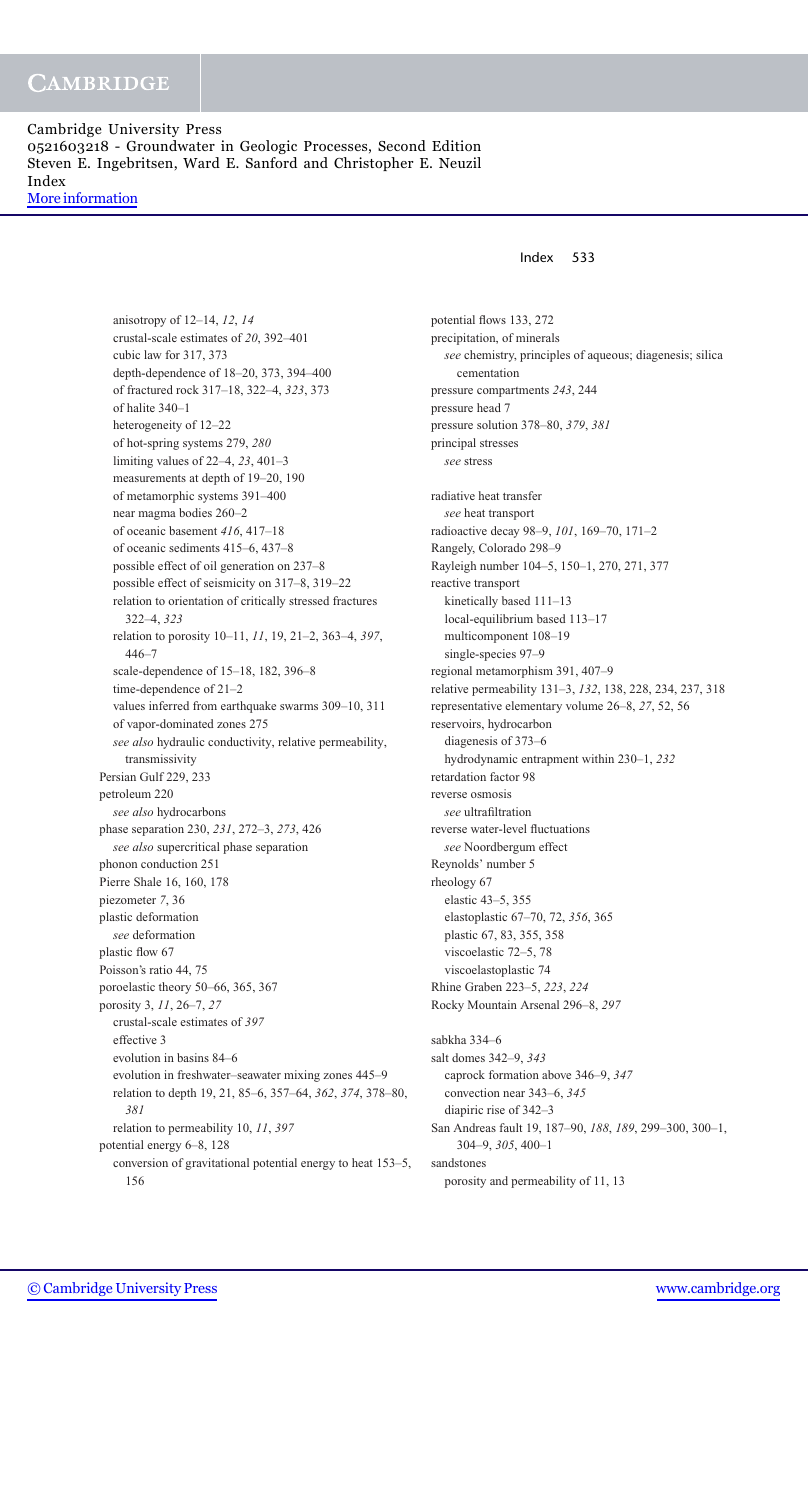# **CAMBRIDGE**

## Cambridge University Press 0521603218 - Groundwater in Geologic Processes, Second Edition Steven E. Ingebritsen, Ward E. Sanford and Christopher E. Neuzil Index [More information](http://www.cambridge.org/0521603218)

534 Index

sandstones (*cont*.) porosity-depth relations for 360–3, *362*, *374*, 378–80, *381 see also* diagenesis, in sedimentary basins saturation curve *see* vaporization curve Saudi Arabia 229 scale effects on dispersivity *95*, 95–6 on permeability 15–18, 396–8 with respect to the representative elementary volume (REV) 27 *see also* dimensionless numbers seafloor hydrothermal systems *see* subsea hydrothermal systems seamounts 418, 431–2, *432* seawater chemical effects of mixing with groundwater 176, 443, 445–9, *446* Ghyben–Herzberg (Du Common) model for freshwater lens 176 influence of hydrothermal input on chemistry of 332–3, 424–5 major-element composition of 327 *see also* evaporites SEDEX ore deposits *see* stratiform base-metal deposits seepage velocity 3, 92 seismicity 295–324 associated with elevated fluid pressures 295–310 on critically stressed faults 298, 311–12 induced by fluid injection 296–300 induced by natural fluid sources 309–10 possible association with  $CO<sub>2</sub>$  discharge of 304–6 possible hydrologic precursors to 312–13 possible influence on regional permeability 317–18, 319–22, *323* response of geysers to 316–18 response of streamflow and springs to *315*, 318–22, *320* response of water wells to 313–16, *315* seasonally modulated 311–12 *see also* fault zones shales 9, 13, 16, 21, 87, 160, 177, 178 as source rock for hydrocarbons 221, 222, 226, 227, 228 porosity–depth relations for 360–1, *362*, 362–3 *see also* chemical osmosis, overpressured zones, Pierre Shale shear failure 50, 292 shear modulus 51

shear stress *see* stress Siberia 222 single-pass or U-tube model 429, *430* silica cementation in sandstones *374*, 376–8 Skaergaard, East Greenland 262, 405–7, *406* Skempton's coefficient 59 table of values 60 smectite–illite transition *see* clay dehydration snow line *see* carbonate compensation depth solute transport 89–123 advective 23, 92–3, 402–3 diffusive 90–2, *92*, 105–8, *106*, *108*, *109*, *173*, 173–4 dispersive 93–6, 99, *100*, 145, 146, 172 influence of microbes on 121–2 reactive 108–19, 121–2, 210–13, *212*, 214–16, 374–5, 382–3, 445–9 regional-scale 168–77 sorption 98, 100, *101*, 113–14 effect on evolution of groundwater chemistry 174–5 speciation *see* chemistry, principles of aqueous specific discharge 3 specific storage 31–2 three-dimensional 59 specific yield 33 delayed yield phenomenon 33 springs acid-sulfate 263, 264, 273, 275 high-chloride 263–4, 265–6, 273, 276 temperature of 153–5, *154*, 156, 279–80, *280 see also* geysers, hot springs squeegee model *see* tectonic squeegee model storage coefficient 32 storativity *see* storage coefficient strain 39, 42–5, 47–9 elastic 43–5 inelastic 66, 67, 69, 72–3, 358 purely vertical 80–3 strain efficiency of a well 313–14 strain hardening/softening 67 stratiform base-metal deposits *see* ore deposits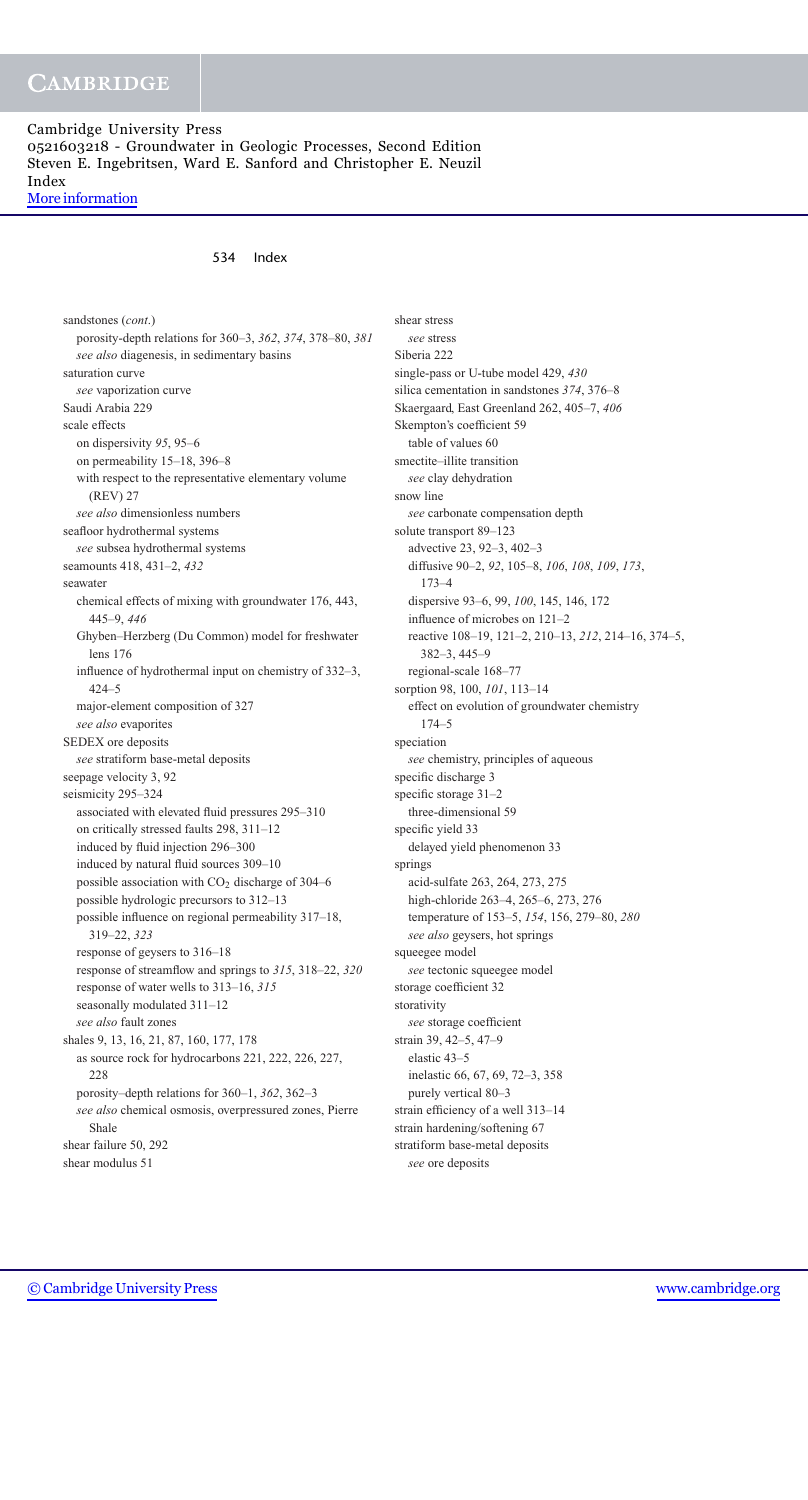stream function approach 142–3, 258 stress components 39–40 differential 293, 294 effective 19, 45–50, 290, 298–304, 353–4 hydrostatic 291 normal 39–40 principal stresses 40, 165, *166*, 291, *293* shear 39–42, *39*, *41*, 70, 187, 190, 292, *303* stress – heat flow paradox 187–90 stylolites 376, 380 subduction zones 409–10, 438–40, 451–4 *see also* accretionary prisms subsea hydrothermal systems 419–30 importance to Earth's thermal budget of 423–4 influence on ocean chemistry of 333, 424–5 quantitative description of 428–30 *see also* supercritical phase separation sulfidation (state) 286 superconvection 267, *269*, 271 supercritical phase separation 426 *see also* phase separation surface tension *see* capillary-pressure effects surface traction 40 tectonic squeegee model 199, 366 temperature gradients effect of lateral groundwater flow on 146–8, *147*, 179–90, *180*, *187*, *192* effect of vertical groundwater flow on 143–6, *144*, *185*, *192*, 223–5, *225*, 252–3 effect of uplift/subsidence on 178–9, 202, 237–8 global average 179 inferred for Mississippi Valley type deposits 195–6 tensile failure 291 terrigenous sediments 416 The Geysers, California 137–8, 153, 274, 275, 284–5 thermal conductivity 133–4 anisotropy of 178 geometric-mean model for mixtures of materials 133–4 measurement of 248 in sedimentary basins 178 temperature-dependence of 251 in volcanic terrane 249–50 thermal dispersion *see* heat transport thermal equilibrium 131, 136 thermal expansivity 150

## Index 535

thermal pressurization *see* hydrothermal systems thrust faulting *see* fault zones time-integrated fluid flux 386 topographically driven groundwater flow 25, 158–60, *159*, *160*, *171*, 179, *183*, 199–202, *200*, 208, 237, *273*, 279, 414 tortuosity 91 transmissivity 35 *see also* hydraulic conductivity, permeability triaxial tests 292–4, *293* drained conditions 294 undrained conditions 294 tritium *see* age determination Uinta basin, Utah 16, *17*, 182–3, 236–9, *238* ultrafiltration 119–20 unconfined groundwater systems 25, *25*, 32–3 undrained conditions 56, 59, 88, 294, 359 uranium *see* ore deposits vapor-dominated zones 152–3, 273–6, *274* permeability structure of 273–5 vaporization curve 125, *126*, 426 *see also* boiling point-with-depth curves vaporstatic pressures *see* vapor-dominated zones variable-density flow 104–5, 124–56, *231*, *273*, 343–6, *345*, 376–8, 418–20, *420*, *432* velocity, of groundwater *see* seepage velocity velocity head 6, 128 vitrinite reflectance 221, 224 volcanism *see* hydrothermal ore deposits, hydrothermal systems, magma, subsea hydrothermal systems volume flux 3 *see also* specific discharge water global mass balance 451–4

properties of 125–9, *126*, 425–8, *427* water–rock ratio 258, 375, 388, 390 water table 24–5, *25*, 33, 180, 281 water washing *see* hydrocarbons